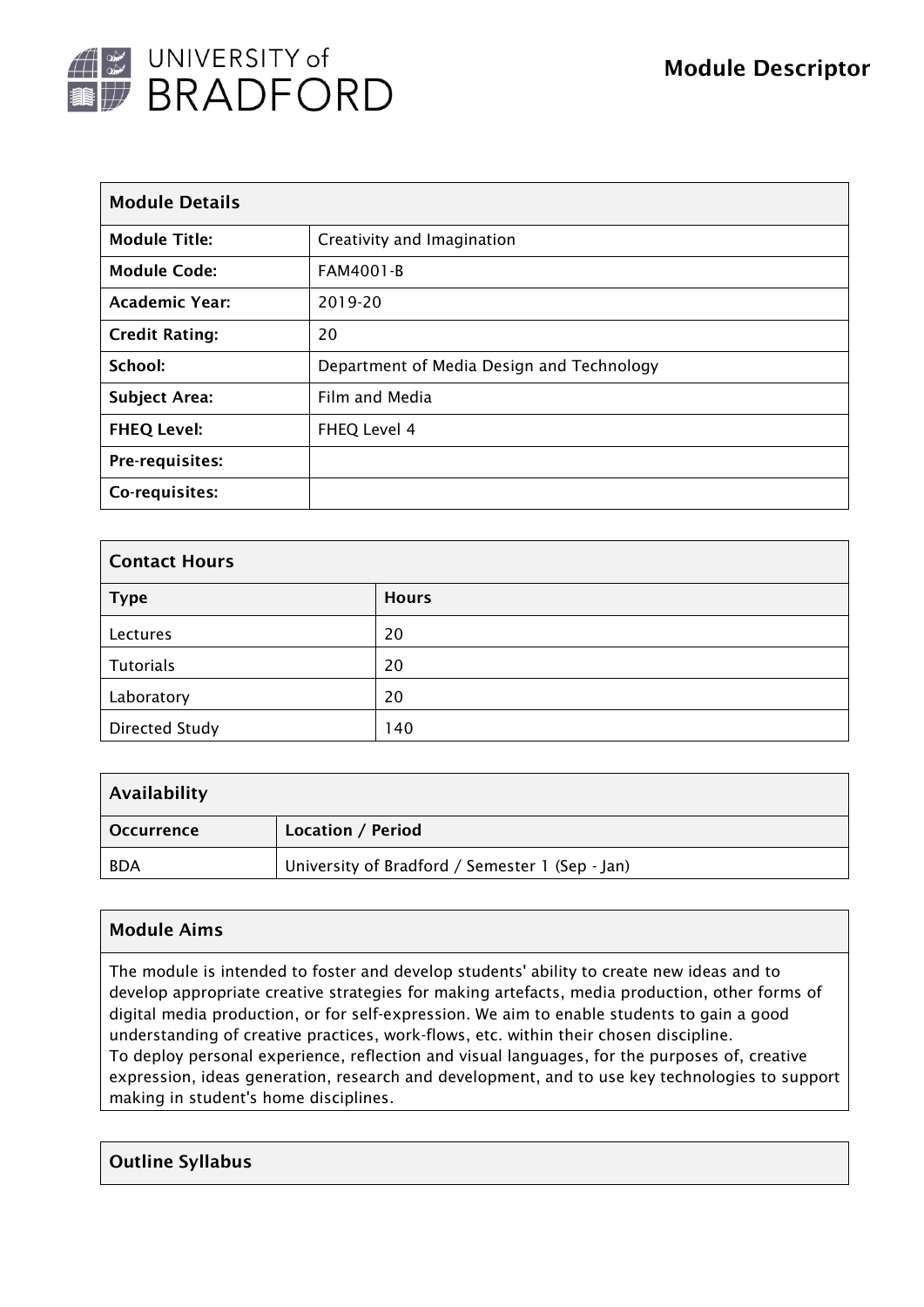Developing a portfolio; Working to a Brief; Developing Creativity and the Creative Process; Generating Concepts; Ideation and Conceptualisation; Imaging Technologies; Treatments, Storyboards and Sketches; Visualization, Visual Literacy and Digital Imaging, The Journal as Product and as Process; Using Personal Experience as Research Tool.

| <b>Learning Outcomes</b> |                                                                                                                                                                                                                                                                                |  |  |  |
|--------------------------|--------------------------------------------------------------------------------------------------------------------------------------------------------------------------------------------------------------------------------------------------------------------------------|--|--|--|
|                          | List a range of visual techniques, tools and technologies for the purposes of creativity<br>and ideas generation and<br>Explain the use and function of key imaging practices as applied to your creative<br>practice, your individual identity and to the social environment. |  |  |  |
| $\mathcal{L}$            | Select and apply imaging techniques into project work;<br>Use editing and visual research techniques in the development of ideas and concepts<br>Employ image production skills using a wide range of modalities and systems of<br>representation.                             |  |  |  |
| 3                        | Identify and review both 'process and product' in the generation of project work,<br>Use concepts and abstract knowledge in practical work,<br>Communicate ideas effectively in a variety of modalities, to develop portfolio work -<br>both paper-based and online.           |  |  |  |

# Learning, Teaching and Assessment Strategy

The module is team taught. Learning is developed through a lecture series, seminars and group activities in workshops.

A multidisciplinary approach to Learning and Teaching in the delivery of learning activities is employed for the module. Whilst assessment will be discipline specific, articulated in the assessment brief, choice in the assessment is accommodated.

Practical outputs and subsequent coursework are generated through the production of a portfolio in response to a brief set by tutors.

Whilst assessment will be discipline specific, articulated in the assessment brief, choice in the assessment is accommodated.

| <b>Mode of Assessment</b> |               |                                                         |             |           |  |  |  |  |
|---------------------------|---------------|---------------------------------------------------------|-------------|-----------|--|--|--|--|
| <b>Type</b>               | <b>Method</b> | <b>Description</b>                                      | Length      | Weighting |  |  |  |  |
| Summative                 | Coursework    | Online Portfolio (1500<br>words equivalent)             | -1500 words | 50%       |  |  |  |  |
| Summative                 | Coursework    | Sketchbook/Visual<br>Journal 1500 words<br>(equivalent) | -1500 words | 50%       |  |  |  |  |

# Reading List

To access the reading list for this module, please visit [https://bradford.rl.talis.com/index.html.](https://bradford.rl.talis.com/index.html)